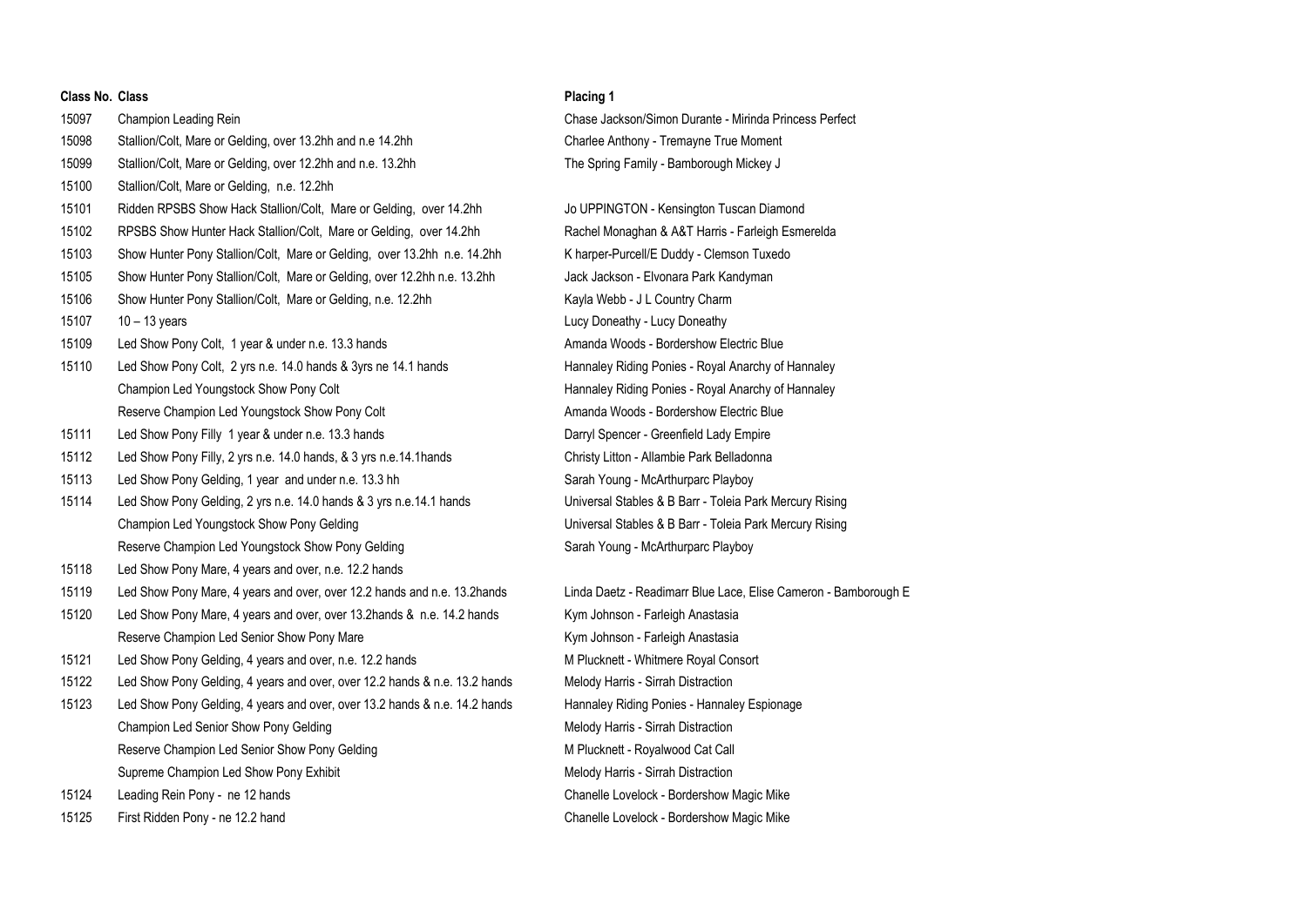| Class No. Class |                                                                             | Placing 1         |
|-----------------|-----------------------------------------------------------------------------|-------------------|
|                 | Champion Mini ChildTs Pony                                                  | Chanelle          |
|                 | Reserve Champion Mini ChildTs Pony                                          | Chase Ja          |
| 15127           | Ridden Show Pony Mare or Gelding, n.e. 12.2 hands                           |                   |
| 15128           | Ridden Show Pony Mare or Gelding, over 12.2hands, and n.e. 13.2 hands       | M Pluckne         |
| 15129           | Ridden Show Pony Mare or Gelding, over 13.2h, n.e. 14.2h (3yrs ne 14.1hh)   | Danni Mc          |
|                 | Champion Ridden Show Pony                                                   | Danni Mc          |
| 15130           | 10 - 13 years                                                               | Jack Jack         |
| 15131           | 14 - 17 years                                                               | <b>Belle Edw</b>  |
| 15134           | Led Show Hunter Gelding                                                     | Larnie Wa         |
|                 | Champion Led Youngstock Show Hunter                                         | Larnie Wa         |
|                 | Reserve Champion Led Youngstock Show Hunter                                 | sammi co          |
| 15135           | Led Show Hunter Stallion, 4 years and over, n.e. 13.2hh                     | G & J Arth        |
| 15136           | Led Show Hunter Stallion, 4 years and over, over 13.2hh and n.e. 14.2hh     |                   |
|                 | Champion Led Show Hunter Stallion                                           | G & J Arth        |
|                 | Reserve Champion Led Show Hunter Stallion                                   | Madeline          |
| 15138           | Led Senior Show Hunter Mare, 4 years and over, n.e.12.2hh                   | Shelley W         |
| 15140           | Led Senior Show Hunter Mare, 4 years and over, over 13.2hh n.e. 14.2hh      | K Harper-         |
|                 | Champion Led Senior Show Hunter Mare                                        | K Harper-         |
|                 | Reserve Champion Led Senior Show Hunter Mare                                | Sue Poult         |
| 15141           | Led Senior Show Hunter Gelding, 4 years and over, n.e. 12.2hh               | Julianne S        |
| 15142           | Led Senior Show Hunter Gelding, 4 years and over, over 12.2hh and n.e. 13.2 | <b>Tina Arms</b>  |
| 15143           | Led Senior Show Hunter Gelding, 4 years and over, over 13.2hh and n.e. 14.2 | Madeline          |
|                 | Champion Senior Show Hunter Gelding                                         | <b>Tina Arms</b>  |
|                 | Supreme Champion Led Show Hunter Pony Exhibit                               | K Harper-         |
| 15144           | 2017 - 2018 Newcomer Ridden Show Pony Mare or Gelding n.e 12.2 hands        | Linda Dae         |
| 15145           | 2017 - 2018 Newcomer Ridden Show Pony Mare or Gelding over 12.2 hands and n | Universal         |
| 15146           | 2017 - 2018 Newcomer Ridden Show Pony Mare or Gelding over 13.2 hands and n | Fleming a         |
|                 | Champion 2016 Newcomer Ridden Pony                                          | Universal         |
|                 | Reserve Champion 2016 Newcomer Ridden Pony                                  | <b>Holly Hall</b> |
| 15147           | 2017 - 2018 Newcomer Ridden Show Hunter Pony Mare or Gelding n.e 12.2 hands | A&T Harri         |
| 15149           | 2017 - 2018 Newcomer Ridden Show Hunter Pony Mare or Gelding                | J Woodall         |
|                 | Champion Ridden Show Hunter                                                 | Pippa Cul         |

Chanelle Lovelock - Bordershow Magic Mike Chase Jackson/Simon Durante - Mirinda Princess Perfect

1512 M Plucknett - Royalwood Cat Call Danni McCusker - Harrington Park Classique Danni McCusker - Harrington Park Classique Jack Jackson - Elvonara Park Kandyman Belle Edwards - ----Larnie Warren - Black jack of Sefton Larnie Warren - Black jack of Sefton sammi coles - kennallywood mr clooney G & J Arthy - Imperial Apollo

G & J Arthy - Imperial Apollo Madeline Jelf - Mcarthurparc Harlequin Shelley Webster - Kooyong Alexandria K Harper-Purcell/ G Ellis - Balena Regal Romance K Harper-Purcell/ G Ellis - Balena Regal Romance Sue Poultney - Greenfield Walking Glory Julianne Seabrook - Canyon Hercules Tina Armstrong - Rose-Air Diplomat Madeline Jelf - Mcarthurparc Harlequin Tina Armstrong - Rose-Air Diplomat K Harper-Purcell/ G Ellis - Balena Regal Romance Linda Daetz - Langtree Just A Lovestory Universal Stables & B Barr - Toleia Park French Lace Fleming and Cullen Family - Bamborough Atomic Universal Stables & B Barr - Toleia Park French Lace Holly Hall Perrin - Hevanlees Mary Poppins A&T Harris & C Glenny - LP Rockstar J Woodall & Charlee Anthony - Lee-Arnes Majestic Rose Pippa Cullen - Cherrington Royal Ambassador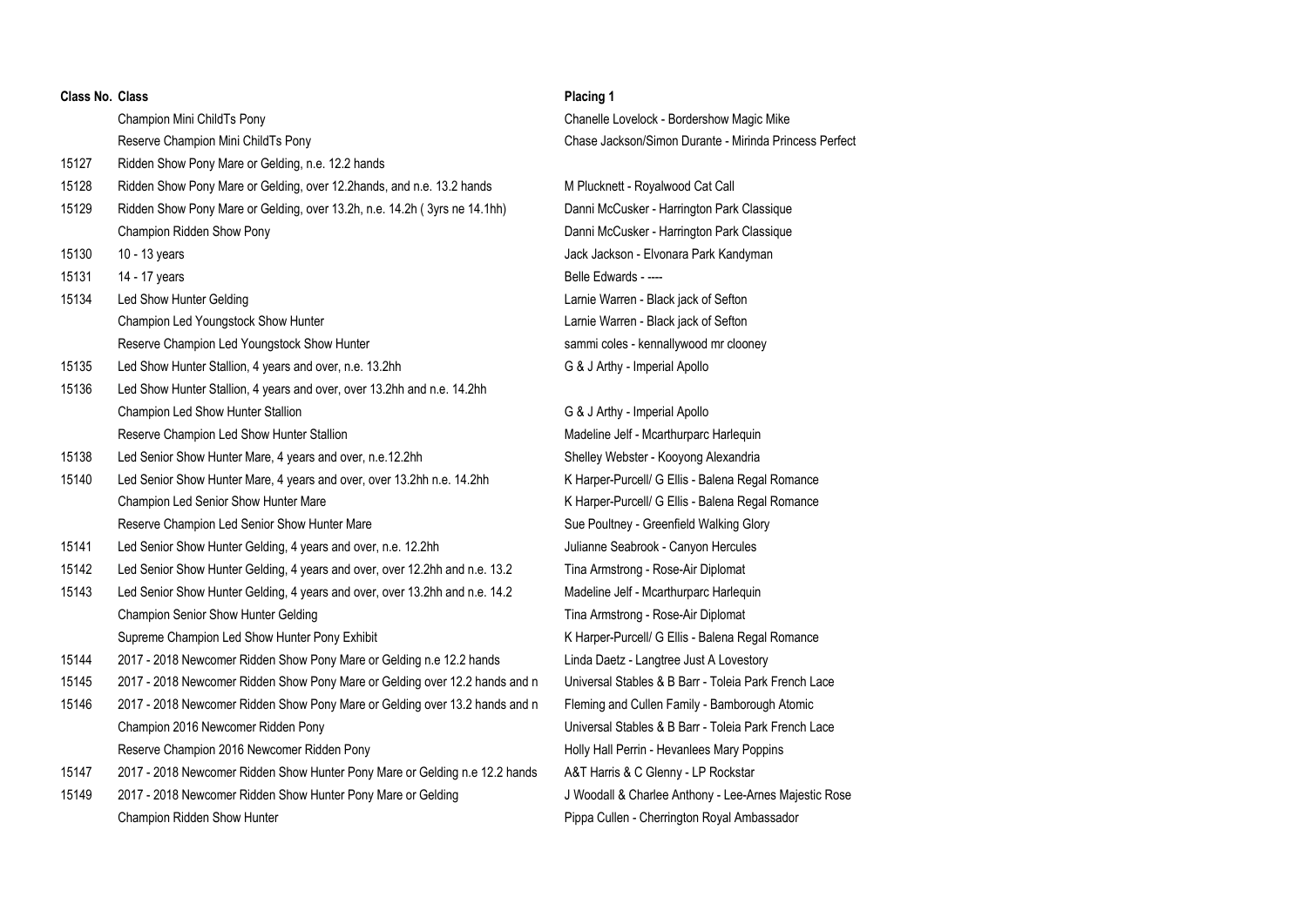| Class No. Class |                                                                           | Placing 1                                         |
|-----------------|---------------------------------------------------------------------------|---------------------------------------------------|
|                 | Reserve Champion Ridden Show Hunter                                       | Jenny Partridge - Makayla Bizzie Bee              |
| 15151           | Ridden Show Hunter Mare or Gelding n.e. 12.2 hands                        | Pippa Cullen - Cherrington Royal Ambassador       |
| 15152           | Ridden Show Hunter Mare or Gelding over 12.2 hands and n.e. 13.2 hands    | Tina Armstrong - Rose-Air Diplomat                |
| 15153           | Ridden Show Hunter Mare or Gelding over 13.2 hands and n.e. 14.2 hands    | The Spring Family - Langtree Accolade             |
| 15154           | Childrens Ridden Pony, Mare or Gelding, n.e. 12.2hh                       | Pippa Cullen - Cherrington Royal Ambassador       |
| 15155           | Childrens Ridden Pony, Mare or Gelding, over 12.2hh n.e. 13.2hh           | Tina Armstrong - Rose-Air Diplomat                |
| 15156           | Childrens Ridden Pony, Mare or Gelding, over 13.2hh n.e. 14.2hh           | Jenny Partridge - Mcarthurparc Tom Cat            |
|                 | Champion ChildrenTs Ridden Pony, Mare Or Gelding                          | Tina Armstrong - Rose-Air Diplomat                |
|                 | Reserve Champion ChildrenTs Ridden Pony, Mare Or Gelding                  | CJ & KV Jones - Macarthur Parc Entourage          |
| 15157           | Led Youngstock Filly 3 years and under                                    | Kensington Tuscan Diamond -                       |
| 15159           | Led Youngstock Gelding 3 years and under                                  |                                                   |
|                 | Champion Led Youngstock                                                   | Kensington Tuscan Diamond -                       |
|                 | Reserve Champion Led Youngstock                                           | Julieann Mccool - Rosedale Athena                 |
| 15161           | Led RPSBS Show hack Mare or Gelding, 4 years & over, over 14.2hh ne 15hh  | N Jamieson - South of France                      |
| 15162           | Led RPSBS Show hack Mare or Gelding, 4 years & over, over 15hh            | Penny & Paige Sinnamon - Carlton Park Formality   |
|                 | Champion Led RPSBS Show Hack                                              | Kensington Tuscan Diamond -                       |
| 15163           | Led RPSBS Show Hunter hack Mare or Gelding, 4 years & over                | samantha senescall - LP Jewel                     |
| 15164           | Led RSBS Show Hunter hack Mare or Gelding 4 years & over                  |                                                   |
|                 | Champion Led RPSBS Show Hunter hack                                       | samantha senescall - LP Jewel                     |
|                 | Reserve Champion Led RPSBS Show Hunter hack                               | Clare Kelly - French Regatta                      |
| 15165           | Ridden RPSBS Show Hack 4 years & over, over 14.2hh                        | Penny & Paige Sinnamon - Carlton Park Formality   |
| 15166           | Ridden RPSBS Show hack Mare or Gelding, 3 years & over, over 14.2hh ne 15 | Kensington Tuscan Diamond -                       |
| 15167           | Ridden RPSBS Show hack Mare or Gelding, 3 years & over, over 15hh         | Tremayne Stud/S Young - Tremayne Truly Special    |
|                 | Reserve Champion Ridden RPSBS Show Hack                                   | Penny & Paige Sinnamon - Carlton Park Formality   |
| 15168           | Ridden RPSBS Show Hunter Hack 4 years & over, over 14.2hh                 | Rachel Monaghan & A&T Harris - Farleigh Esmerelda |
| 15169           | Ridden RPSBS Show Hunter Hack Mare or Gelding 4 yrs & over, over 15hh     | Thomas Madigan - Kolbeach Farmer                  |
|                 | Reserve Champion Ridden RPSBS Show Hunter hack                            | Thomas Madigan - Kolbeach Farmer                  |
|                 |                                                                           |                                                   |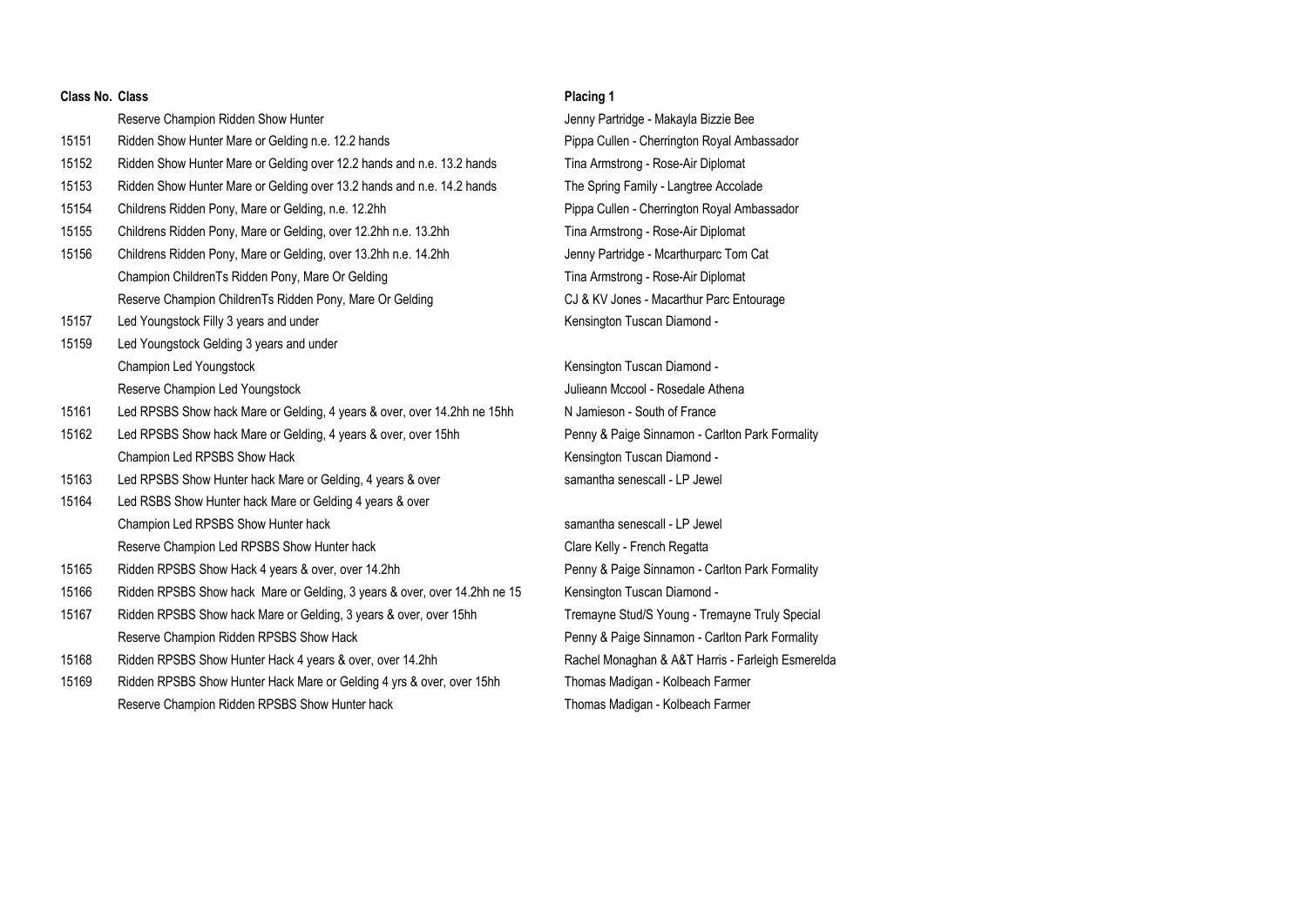| <b>Class No. Class</b> |                                                                            | Placing 2                                              | Placing 3                                        |
|------------------------|----------------------------------------------------------------------------|--------------------------------------------------------|--------------------------------------------------|
| 15097                  | Champion Leading Rein                                                      | Rebecca Quirke - Euston Petit Fleur                    |                                                  |
| 15098                  | Stallion/Colt, Mare or Gelding, over 13.2hh and n.e 14.2hh                 | Danni McCusker - Harrington Park Classique             | Susan Paine - Lyndhurst Lucy glitters            |
| 15099                  | Stallion/Colt, Mare or Gelding, over 12.2hh and n.e. 13.2hh                | Leannda Scott - Grandchester Spring Melody             |                                                  |
| 15100                  | Stallion/Colt, Mare or Gelding, n.e. 12.2hh                                | Chase Jackson - Mirinda Princess Perfect               |                                                  |
| 15101                  | Ridden RPSBS Show Hack Stallion/Colt, Mare or Gelding, over 14.2hh         | Charlee Anthony - Tremayne Royal Opera                 |                                                  |
| 15102                  | RPSBS Show Hunter Hack Stallion/Colt, Mare or Gelding, over 14.2hh         |                                                        |                                                  |
| 15103                  | Show Hunter Pony Stallion/Colt, Mare or Gelding, over 13.2hh n.e. 14.2hh   | Kayla Webb - Silkwood Playboy                          | K Harper-Purcell/ G Ellis - Balena Regal Romance |
| 15105                  | Show Hunter Pony Stallion/Colt, Mare or Gelding, over 12.2hh n.e. 13.2hh   | Tremayne Stud/ Holly Taunton - Whitmere Royal Opera    |                                                  |
| 15106                  | Show Hunter Pony Stallion/Colt, Mare or Gelding, n.e. 12.2hh               | Pippa Cullen - Cherrington Royal Ambassador            |                                                  |
| 15107                  | $10 - 13$ years                                                            | Lara Parnell - Kolbeach Review                         | Jack Jackson - Elvonara Park Kandyman            |
| 15109                  | Led Show Pony Colt, 1 year & under n.e. 13.3 hands                         |                                                        |                                                  |
| 15110                  | Led Show Pony Colt, 2 yrs n.e. 14.0 hands & 3yrs ne 14.1 hands             |                                                        |                                                  |
|                        | Champion Led Youngstock Show Pony Colt                                     |                                                        |                                                  |
|                        | Reserve Champion Led Youngstock Show Pony Colt                             |                                                        |                                                  |
| 15111                  | Led Show Pony Filly 1 year & under n.e. 13.3 hands                         | Fleming Family - Ulah Fairy Floss                      |                                                  |
| 15112                  | Led Show Pony Filly, 2 yrs n.e. 14.0 hands, & 3 yrs n.e.14.1hands          |                                                        | Paul Austin/ Mark Lilley - Ascot Living Doll     |
| 15113                  | Led Show Pony Gelding, 1 year and under n.e. 13.3 hh                       |                                                        |                                                  |
| 15114                  | Led Show Pony Gelding, 2 yrs n.e. 14.0 hands & 3 yrs n.e.14.1 hands        | Jenny Partridge - Bayview Eclipse                      | Amanda Phillips - Rosedale Darlington            |
|                        | Champion Led Youngstock Show Pony Gelding                                  |                                                        |                                                  |
|                        | Reserve Champion Led Youngstock Show Pony Gelding                          |                                                        |                                                  |
| 15118                  | Led Show Pony Mare, 4 years and over, n.e. 12.2 hands                      | Rebecca Quirke - Euston Petit Fleur                    | Tanisha McCuin - Harrington Park Pollyanna       |
| 15119                  | Led Show Pony Mare, 4 years and over, over 12.2 hands and n.e. 13.2hands   |                                                        | Angelene Ward - Mcarthurparc Bewitched           |
| 15120                  | Led Show Pony Mare, 4 years and over, over 13.2hands & n.e. 14.2 hands     | Julieann Mccool - Rosedale Secret Attraction           | Rosie Bloch - McArthurparc Lovestruck            |
|                        | Reserve Champion Led Senior Show Pony Mare                                 |                                                        |                                                  |
| 15121                  | Led Show Pony Gelding, 4 years and over, n.e. 12.2 hands                   |                                                        |                                                  |
| 15122                  | Led Show Pony Gelding, 4 years and over, over 12.2 hands & n.e. 13.2 hands | M Plucknett - Royalwood Cat Call                       | Sarah Young - Langtree Eclipse                   |
| 15123                  | Led Show Pony Gelding, 4 years and over, over 13.2 hands & n.e. 14.2 hands | Jenny Partridge - Mcarthurparc Tom Cat                 | Julieann Mccool - Euston Toy Tales               |
|                        | Champion Led Senior Show Pony Gelding                                      |                                                        |                                                  |
|                        | Reserve Champion Led Senior Show Pony Gelding                              |                                                        |                                                  |
|                        | Supreme Champion Led Show Pony Exhibit                                     |                                                        |                                                  |
| 15124                  | Leading Rein Pony - ne 12 hands                                            | Chase Jackson/Simon Durante - Mirinda Princess Perfect | Linda Daetz - Langtree Just A Lovestory          |
| 15125                  | First Ridden Pony - ne 12.2 hand                                           | Linda Daetz - Langtree Just A Lovestory                | Chase Jackson - Mirinda Princess Perfect         |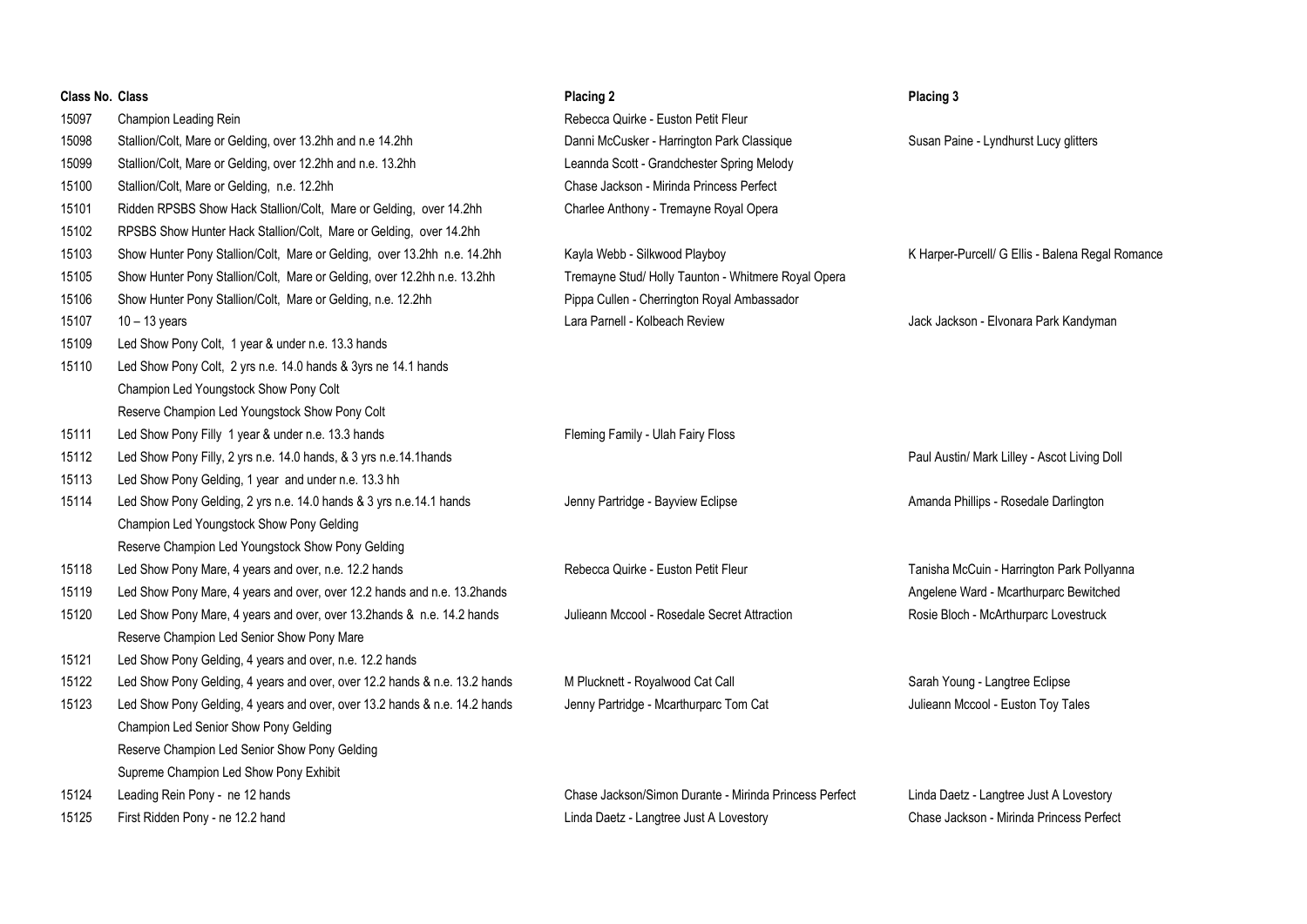| <b>Class No. Class</b> |                                                                             | Placing 2                                                   | Placing 3                                             |
|------------------------|-----------------------------------------------------------------------------|-------------------------------------------------------------|-------------------------------------------------------|
|                        | Champion Mini ChildTs Pony                                                  |                                                             |                                                       |
|                        | Reserve Champion Mini ChildTs Pony                                          |                                                             |                                                       |
| 15127                  | Ridden Show Pony Mare or Gelding, n.e. 12.2 hands                           | Universal Stables & Kate Kyros - Braeburn Heavenley Soprano | Chase Jackson - Mirinda Princess Perfect              |
| 15128                  | Ridden Show Pony Mare or Gelding, over 12.2hands, and n.e. 13.2 hands       | Universal Stables & B Barr - Toleia Park French Lace        | Isabella Anderson - Mandaley Lord Lichfield           |
| 15129                  | Ridden Show Pony Mare or Gelding, over 13.2h, n.e. 14.2h (3yrs ne 14.1hh)   | Jenny Partridge - Mcarthurparc Tom Cat                      | Julieann Mccool - Rosedale Secret Attraction          |
|                        | Champion Ridden Show Pony                                                   |                                                             |                                                       |
| 15130                  | 10 - 13 years                                                               | Mark Jones - Macarthur Parc Entourage                       | Lara Parnell - Kolbeach Review                        |
| 15131                  | 14 - 17 years                                                               | Shae Partridge - LA Monet                                   |                                                       |
| 15134                  | Led Show Hunter Gelding                                                     | sammi coles - kennallywood mr clooney                       | Amanda Woods - Bordershow Blacklist                   |
|                        | Champion Led Youngstock Show Hunter                                         |                                                             |                                                       |
|                        | Reserve Champion Led Youngstock Show Hunter                                 |                                                             |                                                       |
| 15135                  | Led Show Hunter Stallion, 4 years and over, n.e. 13.2hh                     |                                                             |                                                       |
| 15136                  | Led Show Hunter Stallion, 4 years and over, over 13.2hh and n.e. 14.2hh     |                                                             |                                                       |
|                        | Champion Led Show Hunter Stallion                                           |                                                             |                                                       |
|                        | Reserve Champion Led Show Hunter Stallion                                   |                                                             |                                                       |
| 15138                  | Led Senior Show Hunter Mare, 4 years and over, n.e.12.2hh                   | Amanda Woods - Bordershow Martini                           | Julianne Seabrook - Ashmark Jewel                     |
| 15140                  | Led Senior Show Hunter Mare, 4 years and over, over 13.2hh n.e. 14.2hh      | Sue Poultney - Greenfield Walking Glory                     | J Woodall & Charlee Anthony - Lee-Arnes Majestic Rose |
|                        | Champion Led Senior Show Hunter Mare                                        |                                                             |                                                       |
|                        | Reserve Champion Led Senior Show Hunter Mare                                |                                                             |                                                       |
| 15141                  | Led Senior Show Hunter Gelding, 4 years and over, n.e. 12.2hh               | Jenny Partridge - Makayla Bizzie Bee                        | A&T Harris & C Glenny - LP Rockstar                   |
| 15142                  | Led Senior Show Hunter Gelding, 4 years and over, over 12.2hh and n.e. 13.2 | Leannda Scott - Rose Air Classic Vision                     |                                                       |
| 15143                  | Led Senior Show Hunter Gelding, 4 years and over, over 13.2hh and n.e. 14.2 | Danni McCusker - Wesswoods Regal Caste                      |                                                       |
|                        | Champion Senior Show Hunter Gelding                                         |                                                             |                                                       |
|                        | Supreme Champion Led Show Hunter Pony Exhibit                               |                                                             |                                                       |
| 15144                  | 2017 - 2018 Newcomer Ridden Show Pony Mare or Gelding n.e 12.2 hands        |                                                             |                                                       |
| 15145                  | 2017 - 2018 Newcomer Ridden Show Pony Mare or Gelding over 12.2 hands and n | Holly Hall Perrin - Hevanlees Mary Poppins                  | Jayne Shatte - AJS Regal Jitterbug                    |
| 15146                  | 2017 - 2018 Newcomer Ridden Show Pony Mare or Gelding over 13.2 hands and n | Susan Paine - holloway dream queen                          |                                                       |
|                        | Champion 2016 Newcomer Ridden Pony                                          |                                                             |                                                       |
|                        | Reserve Champion 2016 Newcomer Ridden Pony                                  |                                                             |                                                       |
| 15147                  | 2017 - 2018 Newcomer Ridden Show Hunter Pony Mare or Gelding n.e 12.2 hands |                                                             |                                                       |
| 15149                  | 2017 - 2018 Newcomer Ridden Show Hunter Pony Mare or Gelding                | sammi coles - kennallywood mr clooney                       |                                                       |
|                        | Champion Ridden Show Hunter                                                 |                                                             |                                                       |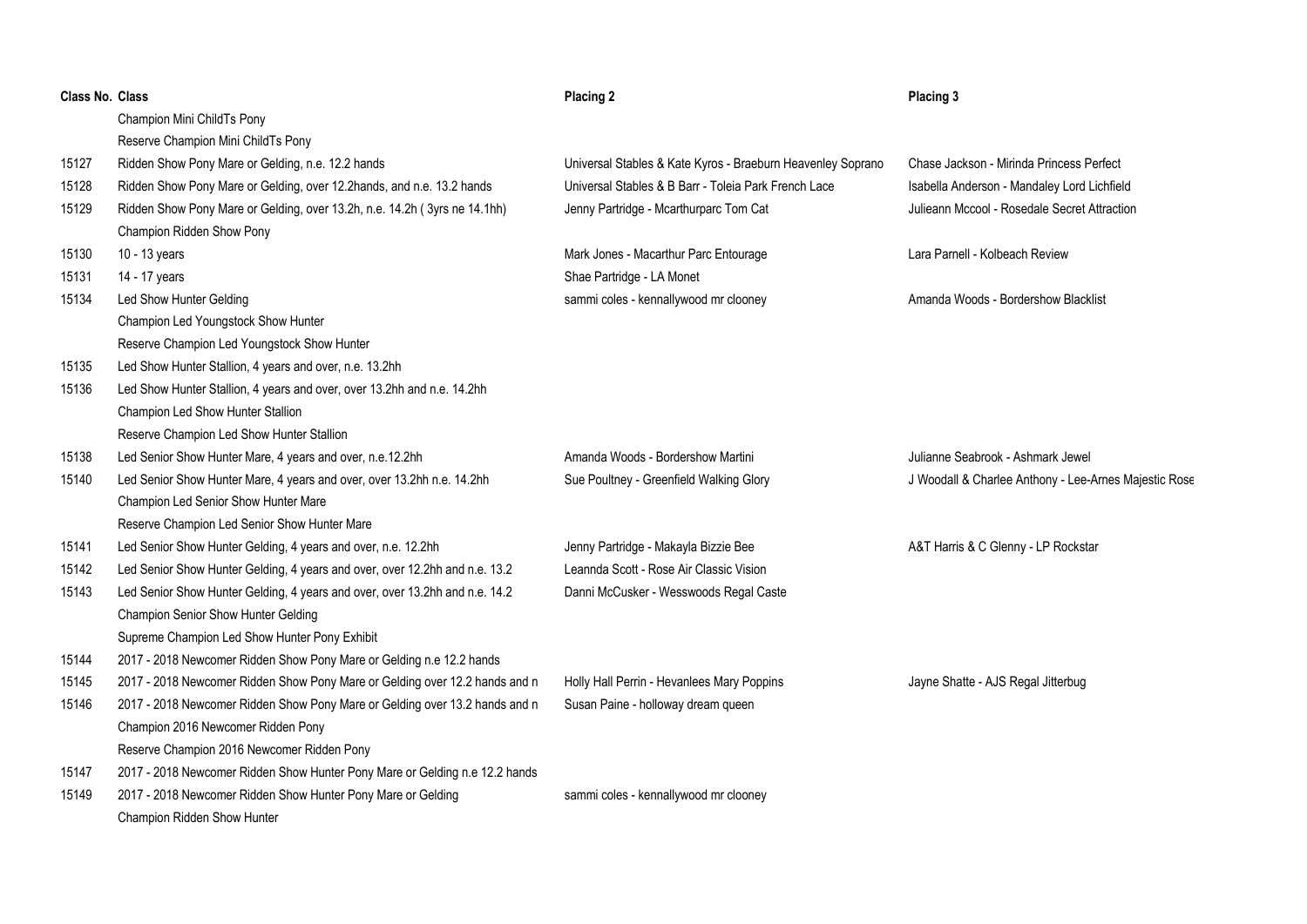| Class No. Class |                                                                           | Placing 2                                      | Placing 3                               |
|-----------------|---------------------------------------------------------------------------|------------------------------------------------|-----------------------------------------|
|                 | Reserve Champion Ridden Show Hunter                                       |                                                |                                         |
| 15151           | Ridden Show Hunter Mare or Gelding n.e. 12.2 hands                        | Jenny Partridge - Makayla Bizzie Bee           | A&T Harris & C Glenny - LP Rockstar     |
| 15152           | Ridden Show Hunter Mare or Gelding over 12.2 hands and n.e. 13.2 hands    | Jack Jackson - Elvonara Park Kandyman          | Brighid Collins - Binnowie Rave Review  |
| 15153           | Ridden Show Hunter Mare or Gelding over 13.2 hands and n.e. 14.2 hands    | sue poultney - Greenfield Walking Glory        | peta coles - barcy park circles of gold |
| 15154           | Childrens Ridden Pony, Mare or Gelding, n.e. 12.2hh                       | Chase Jackson - Mirinda Princess Perfect       | Jenny Partridge - Makayla Bizzie Bee    |
| 15155           | Childrens Ridden Pony, Mare or Gelding, over 12.2hh n.e. 13.2hh           | CJ & KV Jones - Macarthur Parc Entourage       | Grace Hughes - Langtree In Focus        |
| 15156           | Childrens Ridden Pony, Mare or Gelding, over 13.2hh n.e. 14.2hh           |                                                | M Plucknett - Silwood Riverside         |
|                 | Champion ChildrenTs Ridden Pony, Mare Or Gelding                          |                                                |                                         |
|                 | Reserve Champion ChildrenTs Ridden Pony, Mare Or Gelding                  |                                                |                                         |
| 15157           | Led Youngstock Filly 3 years and under                                    | Julieann Mccool - Rosedale Athena              |                                         |
| 15159           | Led Youngstock Gelding 3 years and under                                  |                                                |                                         |
|                 | Champion Led Youngstock                                                   |                                                |                                         |
|                 | Reserve Champion Led Youngstock                                           |                                                |                                         |
| 15161           | Led RPSBS Show hack Mare or Gelding, 4 years & over, over 14.2hh ne 15hh  | Kelly Bond - Salutations of Rathowen           | Charlee Anthony - Tremayne Royal Opera  |
| 15162           | Led RPSBS Show hack Mare or Gelding, 4 years & over, over 15hh            | Tremayne Stud/S Young - Tremayne Truly Special | Rosie Bloch - Willowcroft Braveheart    |
|                 | Champion Led RPSBS Show Hack                                              |                                                |                                         |
| 15163           | Led RPSBS Show Hunter hack Mare or Gelding, 4 years & over                | Clare Kelly - French Regatta                   |                                         |
| 15164           | Led RSBS Show Hunter hack Mare or Gelding 4 years & over                  |                                                |                                         |
|                 | Champion Led RPSBS Show Hunter hack                                       |                                                |                                         |
|                 | Reserve Champion Led RPSBS Show Hunter hack                               |                                                |                                         |
| 15165           | Ridden RPSBS Show Hack 4 years & over, over 14.2hh                        |                                                |                                         |
| 15166           | Ridden RPSBS Show hack Mare or Gelding, 3 years & over, over 14.2hh ne 15 | N Jamieson - South of France                   | Charlee Anthony - Tremayne Royal Opera  |
| 15167           | Ridden RPSBS Show hack Mare or Gelding, 3 years & over, over 15hh         |                                                |                                         |
|                 | Reserve Champion Ridden RPSBS Show Hack                                   |                                                |                                         |
| 15168           | Ridden RPSBS Show Hunter Hack 4 years & over, over 14.2hh                 | Samantha Senescall - LP Jewel                  |                                         |
| 15169           | Ridden RPSBS Show Hunter Hack Mare or Gelding 4 yrs & over, over 15hh     |                                                |                                         |
|                 | Reserve Champion Ridden RPSBS Show Hunter hack                            |                                                |                                         |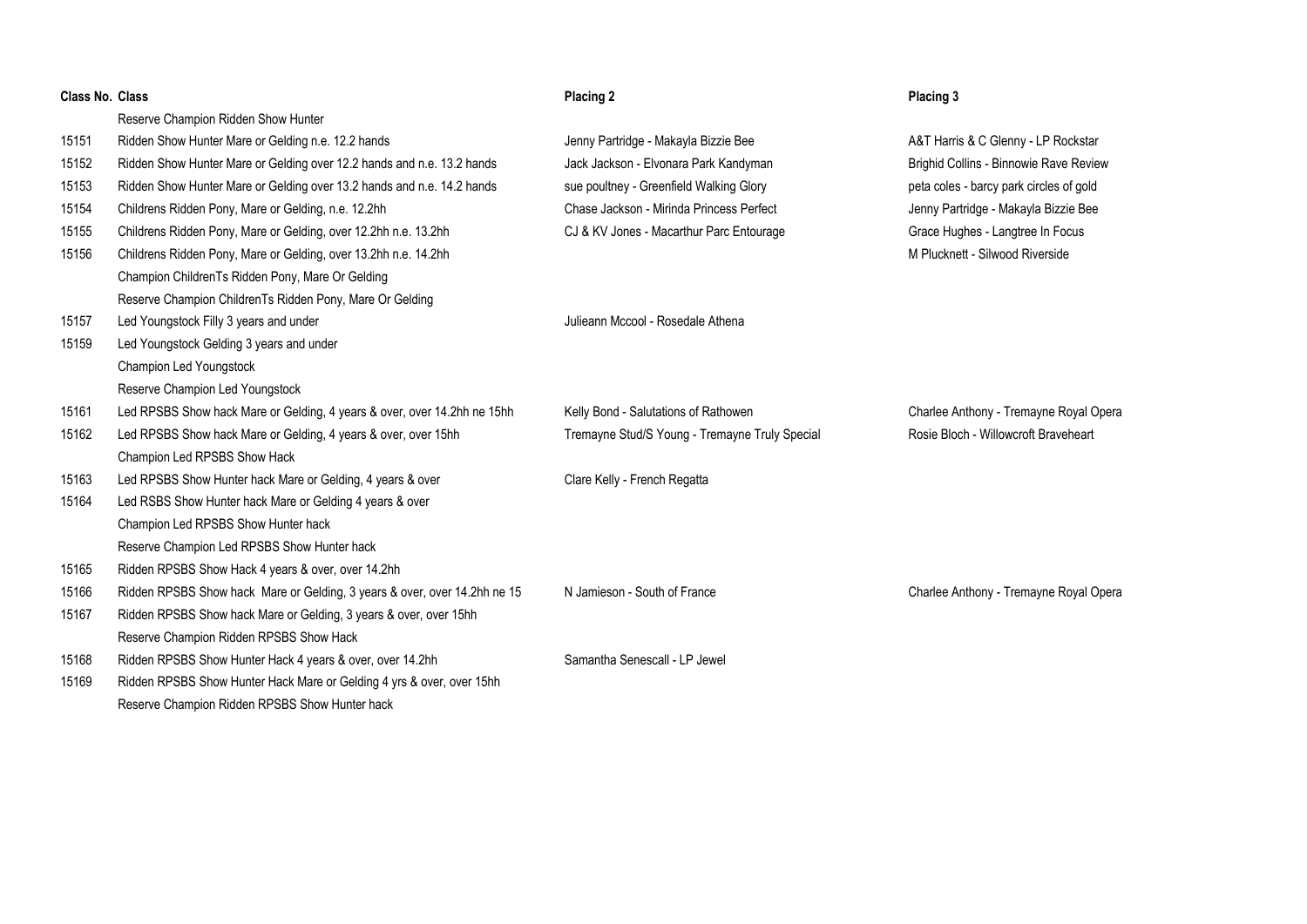| <b>Class No. Class</b> |                                                                            | Placing 4                                     | Placing 5                                |
|------------------------|----------------------------------------------------------------------------|-----------------------------------------------|------------------------------------------|
| 15097                  | Champion Leading Rein                                                      |                                               |                                          |
| 15098                  | Stallion/Colt, Mare or Gelding, over 13.2hh and n.e 14.2hh                 |                                               |                                          |
| 15099                  | Stallion/Colt, Mare or Gelding, over 12.2hh and n.e. 13.2hh                |                                               |                                          |
| 15100                  | Stallion/Colt, Mare or Gelding, n.e. 12.2hh                                |                                               |                                          |
| 15101                  | Ridden RPSBS Show Hack Stallion/Colt, Mare or Gelding, over 14.2hh         |                                               |                                          |
| 15102                  | RPSBS Show Hunter Hack Stallion/Colt, Mare or Gelding, over 14.2hh         |                                               |                                          |
| 15103                  | Show Hunter Pony Stallion/Colt, Mare or Gelding, over 13.2hh n.e. 14.2hh   |                                               |                                          |
| 15105                  | Show Hunter Pony Stallion/Colt, Mare or Gelding, over 12.2hh n.e. 13.2hh   |                                               |                                          |
| 15106                  | Show Hunter Pony Stallion/Colt, Mare or Gelding, n.e. 12.2hh               |                                               |                                          |
| 15107                  | $10 - 13$ years                                                            |                                               |                                          |
| 15109                  | Led Show Pony Colt, 1 year & under n.e. 13.3 hands                         |                                               |                                          |
| 15110                  | Led Show Pony Colt, 2 yrs n.e. 14.0 hands & 3yrs ne 14.1 hands             |                                               |                                          |
|                        | Champion Led Youngstock Show Pony Colt                                     |                                               |                                          |
|                        | Reserve Champion Led Youngstock Show Pony Colt                             |                                               |                                          |
| 15111                  | Led Show Pony Filly 1 year & under n.e. 13.3 hands                         |                                               |                                          |
| 15112                  | Led Show Pony Filly, 2 yrs n.e. 14.0 hands, & 3 yrs n.e.14.1hands          | Jayne Shatte - AJS Regal Jitterbug            | Linda Daetz - Readimarr Lollypop         |
| 15113                  | Led Show Pony Gelding, 1 year and under n.e. 13.3 hh                       |                                               |                                          |
| 15114                  | Led Show Pony Gelding, 2 yrs n.e. 14.0 hands & 3 yrs n.e.14.1 hands        | Fleming and Cullen Family - Bamborough Atomic |                                          |
|                        | Champion Led Youngstock Show Pony Gelding                                  |                                               |                                          |
|                        | Reserve Champion Led Youngstock Show Pony Gelding                          |                                               |                                          |
| 15118                  | Led Show Pony Mare, 4 years and over, n.e. 12.2 hands                      | Linda Daetz - Langtree Just A Lovestory       |                                          |
| 15119                  | Led Show Pony Mare, 4 years and over, over 12.2 hands and n.e. 13.2hands   | Holly Hall Perrin - Hevanlees Mary Poppins    | CJ & KV Jones - Macarthur Parc Entourage |
| 15120                  | Led Show Pony Mare, 4 years and over, over 13.2hands & n.e. 14.2 hands     | Carmel Perkins - Alpine Park Dreamtime        | Lisa Jones - Farleigh Briar Rose         |
|                        | Reserve Champion Led Senior Show Pony Mare                                 |                                               |                                          |
| 15121                  | Led Show Pony Gelding, 4 years and over, n.e. 12.2 hands                   |                                               |                                          |
| 15122                  | Led Show Pony Gelding, 4 years and over, over 12.2 hands & n.e. 13.2 hands | Abbey Lovell - Silkwood True Blue             | Elizabeth Davis - Kolbeach Aristocat     |
| 15123                  | Led Show Pony Gelding, 4 years and over, over 13.2 hands & n.e. 14.2 hands | Suzette Holt - Jimba Black Magic              |                                          |
|                        | Champion Led Senior Show Pony Gelding                                      |                                               |                                          |
|                        | Reserve Champion Led Senior Show Pony Gelding                              |                                               |                                          |
|                        | Supreme Champion Led Show Pony Exhibit                                     |                                               |                                          |
| 15124                  | Leading Rein Pony - ne 12 hands                                            | Amanda Woods - Bordershow Martini             |                                          |
| 15125                  | First Ridden Pony - ne 12.2 hand                                           | Amanda Woods - Bordershow Martini             |                                          |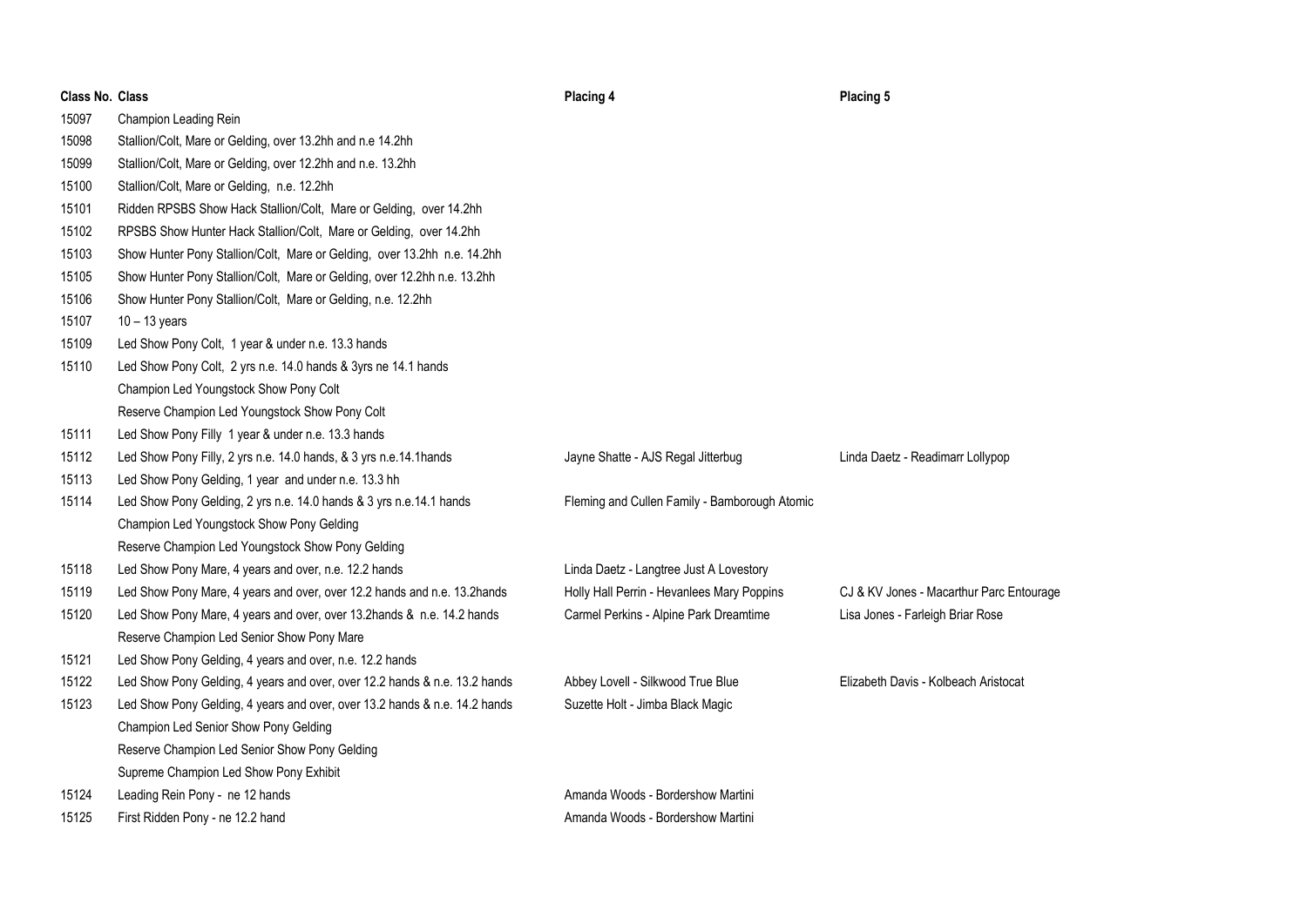| <b>Class No. Class</b> |  |  |
|------------------------|--|--|
|------------------------|--|--|

# **Placing 4 Placing 5**

M Plucknett - Whitmere Royal Consort

Leannda Scott - Grandchester Spring Melody Elise Cameron - Bamborough Ella Carmel Perkins - Alpine Park Dreamtime Suzette Holt - Jimba Black Magic

|       | Champion Mini ChildTs Pony                                                  |
|-------|-----------------------------------------------------------------------------|
|       | Reserve Champion Mini ChildTs Pony                                          |
| 15127 | Ridden Show Pony Mare or Gelding, n.e. 12.2 hands                           |
| 15128 | Ridden Show Pony Mare or Gelding, over 12.2hands, and n.e. 13.2 hands       |
| 15129 | Ridden Show Pony Mare or Gelding, over 13.2h, n.e. 14.2h (3yrs ne 14.1hh)   |
|       | Champion Ridden Show Pony                                                   |
| 15130 | 10 - 13 years                                                               |
| 15131 | 14 - 17 years                                                               |
| 15134 | Led Show Hunter Gelding                                                     |
|       | <b>Champion Led Youngstock Show Hunter</b>                                  |
|       | Reserve Champion Led Youngstock Show Hunter                                 |
| 15135 | Led Show Hunter Stallion, 4 years and over, n.e. 13.2hh                     |
| 15136 | Led Show Hunter Stallion, 4 years and over, over 13.2hh and n.e. 14.2hh     |
|       | Champion Led Show Hunter Stallion                                           |
|       | Reserve Champion Led Show Hunter Stallion                                   |
| 15138 | Led Senior Show Hunter Mare, 4 years and over, n.e.12.2hh                   |
| 15140 | Led Senior Show Hunter Mare, 4 years and over, over 13.2hh n.e. 14.2hh      |
|       | <b>Champion Led Senior Show Hunter Mare</b>                                 |
|       | Reserve Champion Led Senior Show Hunter Mare                                |
| 15141 | Led Senior Show Hunter Gelding, 4 years and over, n.e. 12.2hh               |
| 15142 | Led Senior Show Hunter Gelding, 4 years and over, over 12.2hh and n.e. 13.2 |
| 15143 | Led Senior Show Hunter Gelding, 4 years and over, over 13.2hh and n.e. 14.2 |
|       | Champion Senior Show Hunter Gelding                                         |
|       | Supreme Champion Led Show Hunter Pony Exhibit                               |
| 15144 | 2017 - 2018 Newcomer Ridden Show Pony Mare or Gelding n.e 12.2 hands        |
| 15145 | 2017 - 2018 Newcomer Ridden Show Pony Mare or Gelding over 12.2 hands and n |
| 15146 | 2017 - 2018 Newcomer Ridden Show Pony Mare or Gelding over 13.2 hands and n |
|       | Champion 2016 Newcomer Ridden Pony                                          |
|       | Reserve Champion 2016 Newcomer Ridden Pony                                  |
| 15147 | 2017 - 2018 Newcomer Ridden Show Hunter Pony Mare or Gelding n.e 12.2 hands |
| 15149 | 2017 - 2018 Newcomer Ridden Show Hunter Pony Mare or Gelding                |
|       | <b>Champion Ridden Show Hunter</b>                                          |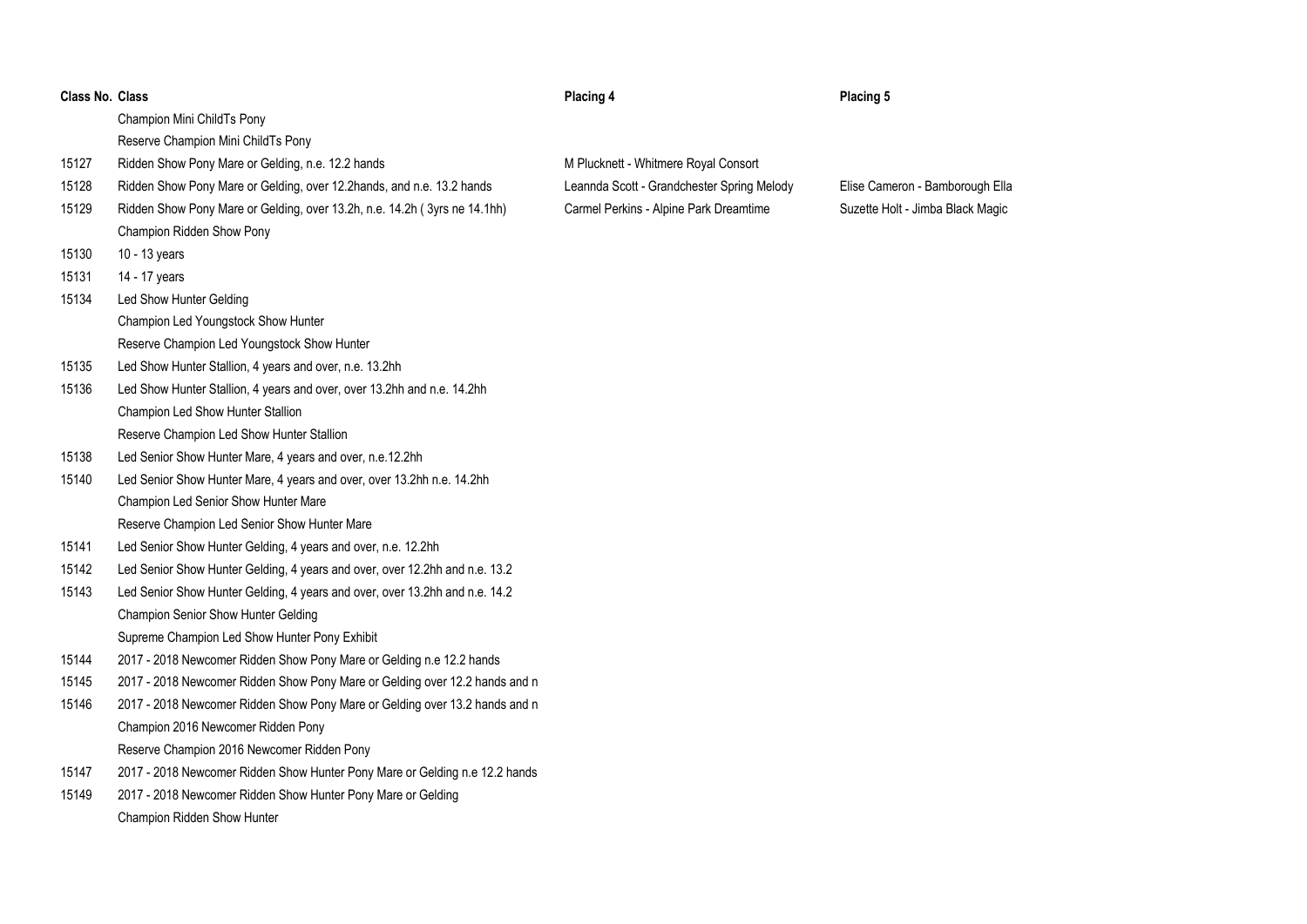| <b>Class No. Class</b> |                                                                           | Placing 4                                        | Placing 5                               |
|------------------------|---------------------------------------------------------------------------|--------------------------------------------------|-----------------------------------------|
|                        | Reserve Champion Ridden Show Hunter                                       |                                                  |                                         |
| 15151                  | Ridden Show Hunter Mare or Gelding n.e. 12.2 hands                        | Shelley Webster - Kooyong Alexandria             |                                         |
| 15152                  | Ridden Show Hunter Mare or Gelding over 12.2 hands and n.e. 13.2 hands    | Leannda Scott - Rose Air Classic Vision          |                                         |
| 15153                  | Ridden Show Hunter Mare or Gelding over 13.2 hands and n.e. 14.2 hands    | K Harper-Purcell/ G Ellis - Balena Regal Romance | Danni McCusker - WESSWOODS REGAL CAST   |
| 15154                  | Childrens Ridden Pony, Mare or Gelding, n.e. 12.2hh                       |                                                  |                                         |
| 15155                  | Childrens Ridden Pony, Mare or Gelding, over 12.2hh n.e. 13.2hh           | The Spring Family - Bamborough Mickey J          | Jack Jackson - Elvonara Park Kandyman   |
| 15156                  | Childrens Ridden Pony, Mare or Gelding, over 13.2hh n.e. 14.2hh           | Sienna Bettridge - Northridge Opening Act        | Kayla Webb - Silkwood Playboy           |
|                        | Champion ChildrenTs Ridden Pony, Mare Or Gelding                          |                                                  |                                         |
|                        | Reserve Champion ChildrenTs Ridden Pony, Mare Or Gelding                  |                                                  |                                         |
| 15157                  | Led Youngstock Filly 3 years and under                                    |                                                  |                                         |
| 15159                  | Led Youngstock Gelding 3 years and under                                  |                                                  |                                         |
|                        | <b>Champion Led Youngstock</b>                                            |                                                  |                                         |
|                        | Reserve Champion Led Youngstock                                           |                                                  |                                         |
| 15161                  | Led RPSBS Show hack Mare or Gelding, 4 years & over, over 14.2hh ne 15hh  | KELLY BOND - rathowen envy                       | Julieann Mccool - Rosedale Fleet Street |
| 15162                  | Led RPSBS Show hack Mare or Gelding, 4 years & over, over 15hh            |                                                  |                                         |
|                        | Champion Led RPSBS Show Hack                                              |                                                  |                                         |
| 15163                  | Led RPSBS Show Hunter hack Mare or Gelding, 4 years & over                |                                                  |                                         |
| 15164                  | Led RSBS Show Hunter hack Mare or Gelding 4 years & over                  |                                                  |                                         |
|                        | Champion Led RPSBS Show Hunter hack                                       |                                                  |                                         |
|                        | Reserve Champion Led RPSBS Show Hunter hack                               |                                                  |                                         |
| 15165                  | Ridden RPSBS Show Hack 4 years & over, over 14.2hh                        |                                                  |                                         |
| 15166                  | Ridden RPSBS Show hack Mare or Gelding, 3 years & over, over 14.2hh ne 15 | Liz Spears - Bonville Park Harrison              |                                         |
| 15167                  | Ridden RPSBS Show hack Mare or Gelding, 3 years & over, over 15hh         |                                                  |                                         |
|                        | Reserve Champion Ridden RPSBS Show Hack                                   |                                                  |                                         |
| 15168                  | Ridden RPSBS Show Hunter Hack 4 years & over, over 14.2hh                 |                                                  |                                         |
| 15169                  | Ridden RPSBS Show Hunter Hack Mare or Gelding 4 yrs & over, over 15hh     |                                                  |                                         |
|                        | Reserve Champion Ridden RPSBS Show Hunter hack                            |                                                  |                                         |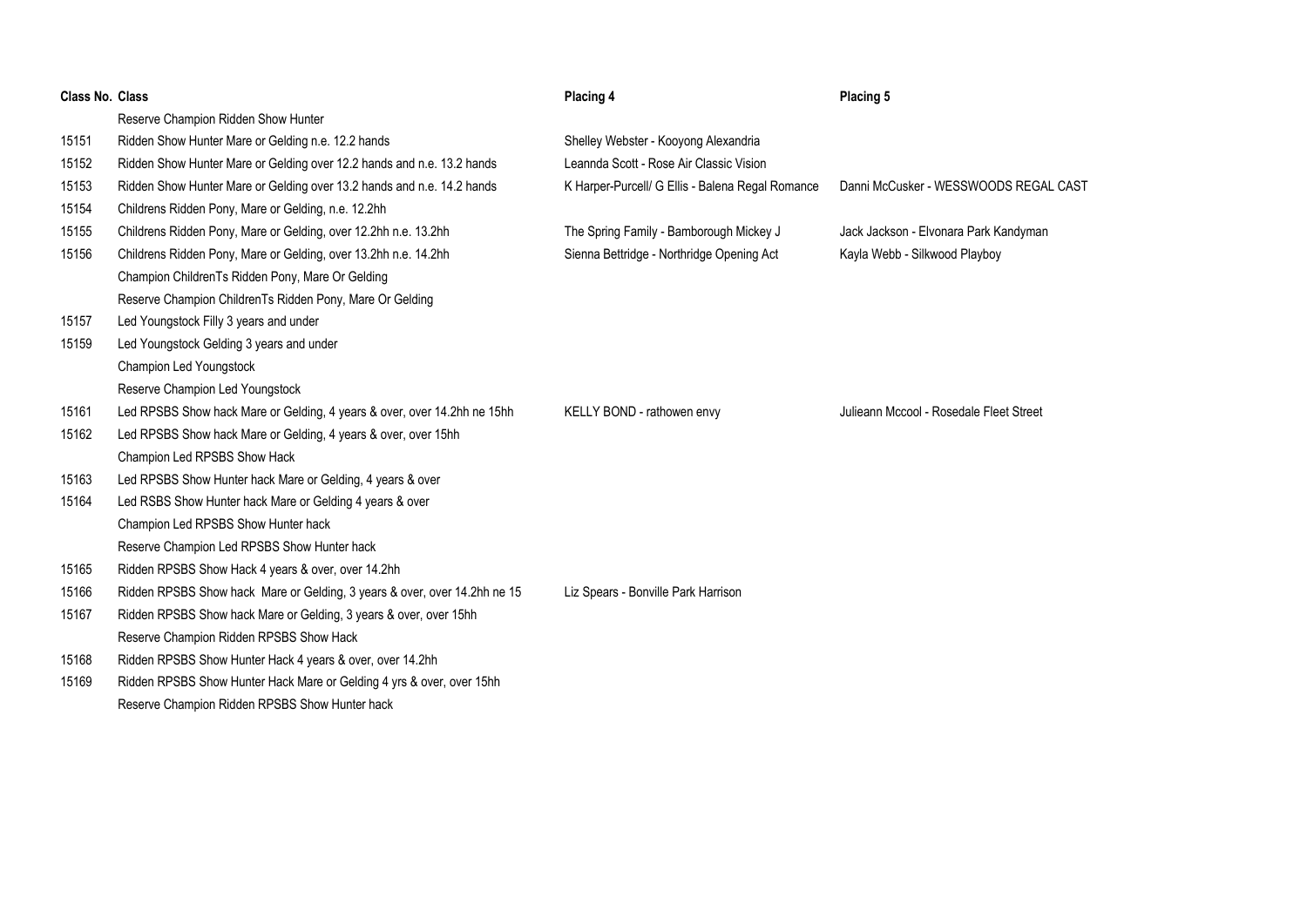| <b>Class No. Class</b>                                                       |                                                                            |  |  |
|------------------------------------------------------------------------------|----------------------------------------------------------------------------|--|--|
| 15097                                                                        | Champion Leading Rein                                                      |  |  |
| 15098                                                                        | Stallion/Colt, Mare or Gelding, over 13.2hh and n.e 14.2hh                 |  |  |
| 15099                                                                        | Stallion/Colt, Mare or Gelding, over 12.2hh and n.e. 13.2hh                |  |  |
| 15100                                                                        | Stallion/Colt, Mare or Gelding, n.e. 12.2hh                                |  |  |
| 15101                                                                        | Ridden RPSBS Show Hack Stallion/Colt, Mare or Gelding, over 14.2hh         |  |  |
| 15102                                                                        | RPSBS Show Hunter Hack Stallion/Colt, Mare or Gelding, over 14.2hh         |  |  |
| 15103                                                                        | Show Hunter Pony Stallion/Colt, Mare or Gelding, over 13.2hh n.e. 14.2hh   |  |  |
| 15105                                                                        | Show Hunter Pony Stallion/Colt, Mare or Gelding, over 12.2hh n.e. 13.2hh   |  |  |
| 15106                                                                        | Show Hunter Pony Stallion/Colt, Mare or Gelding, n.e. 12.2hh               |  |  |
| 15107                                                                        | $10 - 13$ years                                                            |  |  |
| 15109                                                                        | Led Show Pony Colt, 1 year & under n.e. 13.3 hands                         |  |  |
| 15110                                                                        | Led Show Pony Colt, 2 yrs n.e. 14.0 hands & 3yrs ne 14.1 hands             |  |  |
|                                                                              | Champion Led Youngstock Show Pony Colt                                     |  |  |
|                                                                              | Reserve Champion Led Youngstock Show Pony Colt                             |  |  |
| 15111                                                                        | Led Show Pony Filly 1 year & under n.e. 13.3 hands                         |  |  |
| 15112                                                                        | Led Show Pony Filly, 2 yrs n.e. 14.0 hands, & 3 yrs n.e.14.1 hands         |  |  |
| 15113                                                                        | Led Show Pony Gelding, 1 year and under n.e. 13.3 hh                       |  |  |
| 15114<br>Led Show Pony Gelding, 2 yrs n.e. 14.0 hands & 3 yrs n.e.14.1 hands |                                                                            |  |  |
|                                                                              | Champion Led Youngstock Show Pony Gelding                                  |  |  |
|                                                                              | Reserve Champion Led Youngstock Show Pony Gelding                          |  |  |
| 15118                                                                        | Led Show Pony Mare, 4 years and over, n.e. 12.2 hands                      |  |  |
| 15119                                                                        | Led Show Pony Mare, 4 years and over, over 12.2 hands and n.e. 13.2hands   |  |  |
| 15120                                                                        | Led Show Pony Mare, 4 years and over, over 13.2hands & n.e. 14.2 hands     |  |  |
|                                                                              | Reserve Champion Led Senior Show Pony Mare                                 |  |  |
| 15121                                                                        | Led Show Pony Gelding, 4 years and over, n.e. 12.2 hands                   |  |  |
| 15122                                                                        | Led Show Pony Gelding, 4 years and over, over 12.2 hands & n.e. 13.2 hands |  |  |
| 15123                                                                        | Led Show Pony Gelding, 4 years and over, over 13.2 hands & n.e. 14.2 hands |  |  |
|                                                                              | Champion Led Senior Show Pony Gelding                                      |  |  |
|                                                                              | Reserve Champion Led Senior Show Pony Gelding                              |  |  |
|                                                                              | Supreme Champion Led Show Pony Exhibit                                     |  |  |
| 15124                                                                        | Leading Rein Pony - ne 12 hands                                            |  |  |

First Ridden Pony - ne 12.2 hand

Baylee Evans - Harrington Park Charmed Danni McCusker - Harrington Park Classique

**Placing 6**

Christensen Family - EL 'Ray Push My Button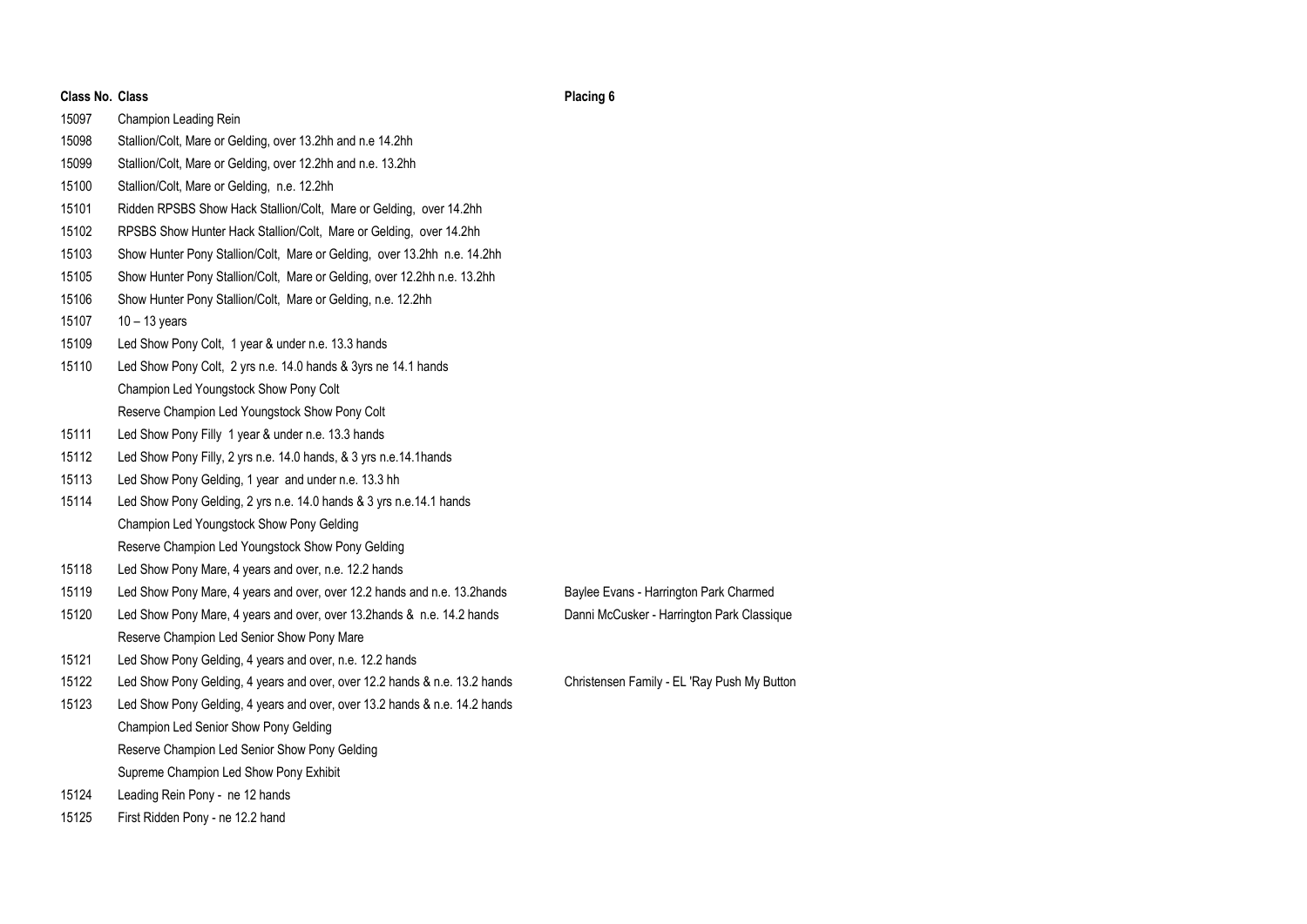| Class No. Class |                                                                             |  |  |
|-----------------|-----------------------------------------------------------------------------|--|--|
|                 | Champion Mini ChildTs Pony                                                  |  |  |
|                 | Reserve Champion Mini ChildTs Pony                                          |  |  |
| 15127           | Ridden Show Pony Mare or Gelding, n.e. 12.2 hands                           |  |  |
| 15128           | Ridden Show Pony Mare or Gelding, over 12.2hands, and n.e. 13.2 hands       |  |  |
| 15129           | Ridden Show Pony Mare or Gelding, over 13.2h, n.e. 14.2h (3yrs ne 14.1hh)   |  |  |
|                 | Champion Ridden Show Pony                                                   |  |  |
| 15130           | 10 - 13 years                                                               |  |  |
| 15131           | 14 - 17 years                                                               |  |  |
| 15134           | Led Show Hunter Gelding                                                     |  |  |
|                 | Champion Led Youngstock Show Hunter                                         |  |  |
|                 | Reserve Champion Led Youngstock Show Hunter                                 |  |  |
| 15135           | Led Show Hunter Stallion, 4 years and over, n.e. 13.2hh                     |  |  |
| 15136           | Led Show Hunter Stallion, 4 years and over, over 13.2hh and n.e. 14.2hh     |  |  |
|                 | Champion Led Show Hunter Stallion                                           |  |  |
|                 | Reserve Champion Led Show Hunter Stallion                                   |  |  |
| 15138           | Led Senior Show Hunter Mare, 4 years and over, n.e.12.2hh                   |  |  |
| 15140           | Led Senior Show Hunter Mare, 4 years and over, over 13.2hh n.e. 14.2hh      |  |  |
|                 | Champion Led Senior Show Hunter Mare                                        |  |  |
|                 | Reserve Champion Led Senior Show Hunter Mare                                |  |  |
| 15141           | Led Senior Show Hunter Gelding, 4 years and over, n.e. 12.2hh               |  |  |
| 15142           | Led Senior Show Hunter Gelding, 4 years and over, over 12.2hh and n.e. 13.2 |  |  |
| 15143           | Led Senior Show Hunter Gelding, 4 years and over, over 13.2hh and n.e. 14.2 |  |  |
|                 | Champion Senior Show Hunter Gelding                                         |  |  |
|                 | Supreme Champion Led Show Hunter Pony Exhibit                               |  |  |
| 15144           | 2017 - 2018 Newcomer Ridden Show Pony Mare or Gelding n.e 12.2 hands        |  |  |
| 15145           | 2017 - 2018 Newcomer Ridden Show Pony Mare or Gelding over 12.2 hands and n |  |  |
| 15146           | 2017 - 2018 Newcomer Ridden Show Pony Mare or Gelding over 13.2 hands and n |  |  |
|                 | Champion 2016 Newcomer Ridden Pony                                          |  |  |
|                 | Reserve Champion 2016 Newcomer Ridden Pony                                  |  |  |
| 15147           | 2017 - 2018 Newcomer Ridden Show Hunter Pony Mare or Gelding n.e 12.2 hands |  |  |
| 15149           | 2017 - 2018 Newcomer Ridden Show Hunter Pony Mare or Gelding                |  |  |
|                 | Champion Ridden Show Hunter                                                 |  |  |

**Placing 6**

Linda Daetz - Langtree Just A Lovestory Grace Hughes - Langtree In Focus, Baylee Evans - Harrington Park Charmed Larnie Warren - Willowcroft FireFly